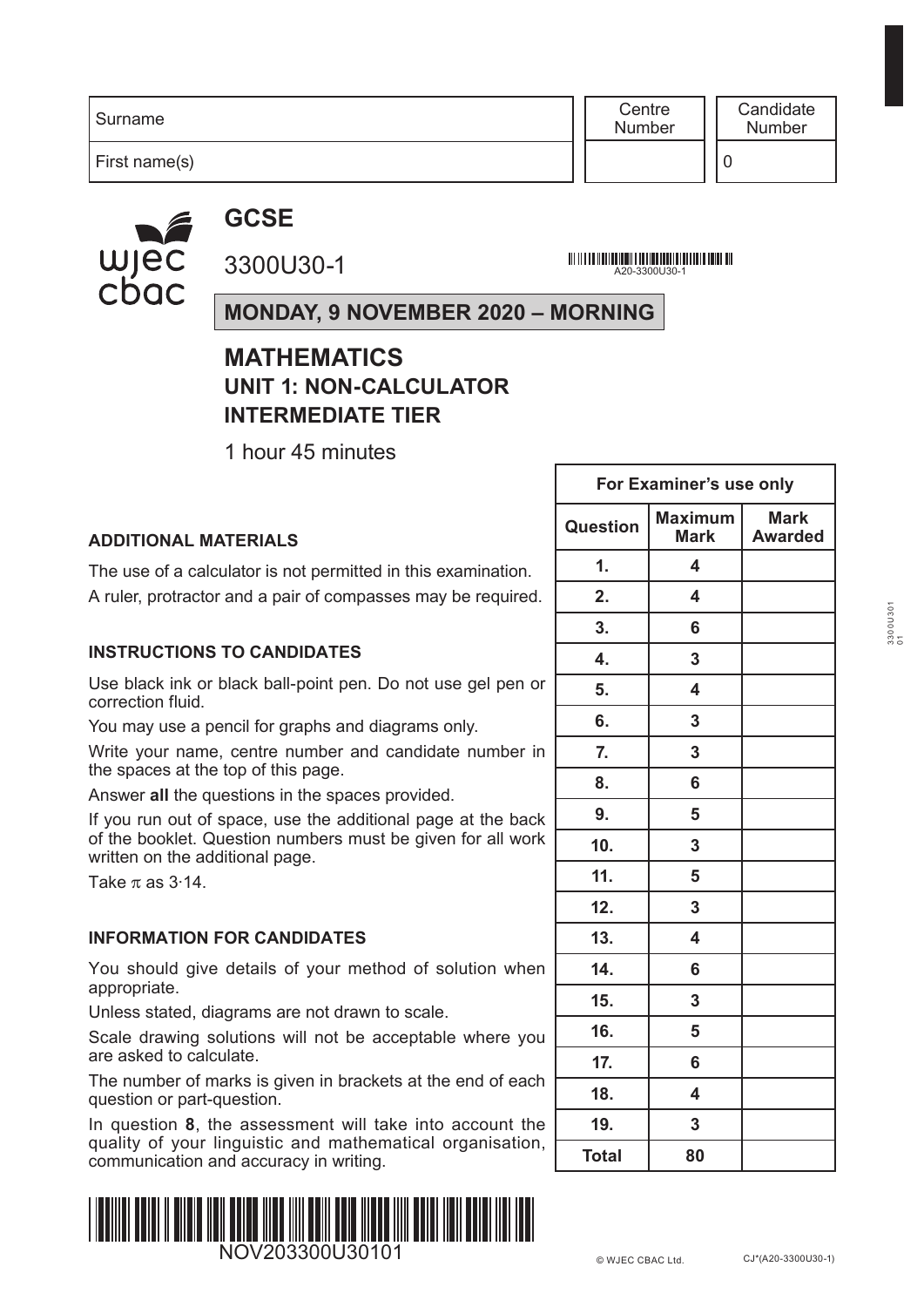

 $02$   $\circ$  WJEC CBAC Ltd. (3300U30-1)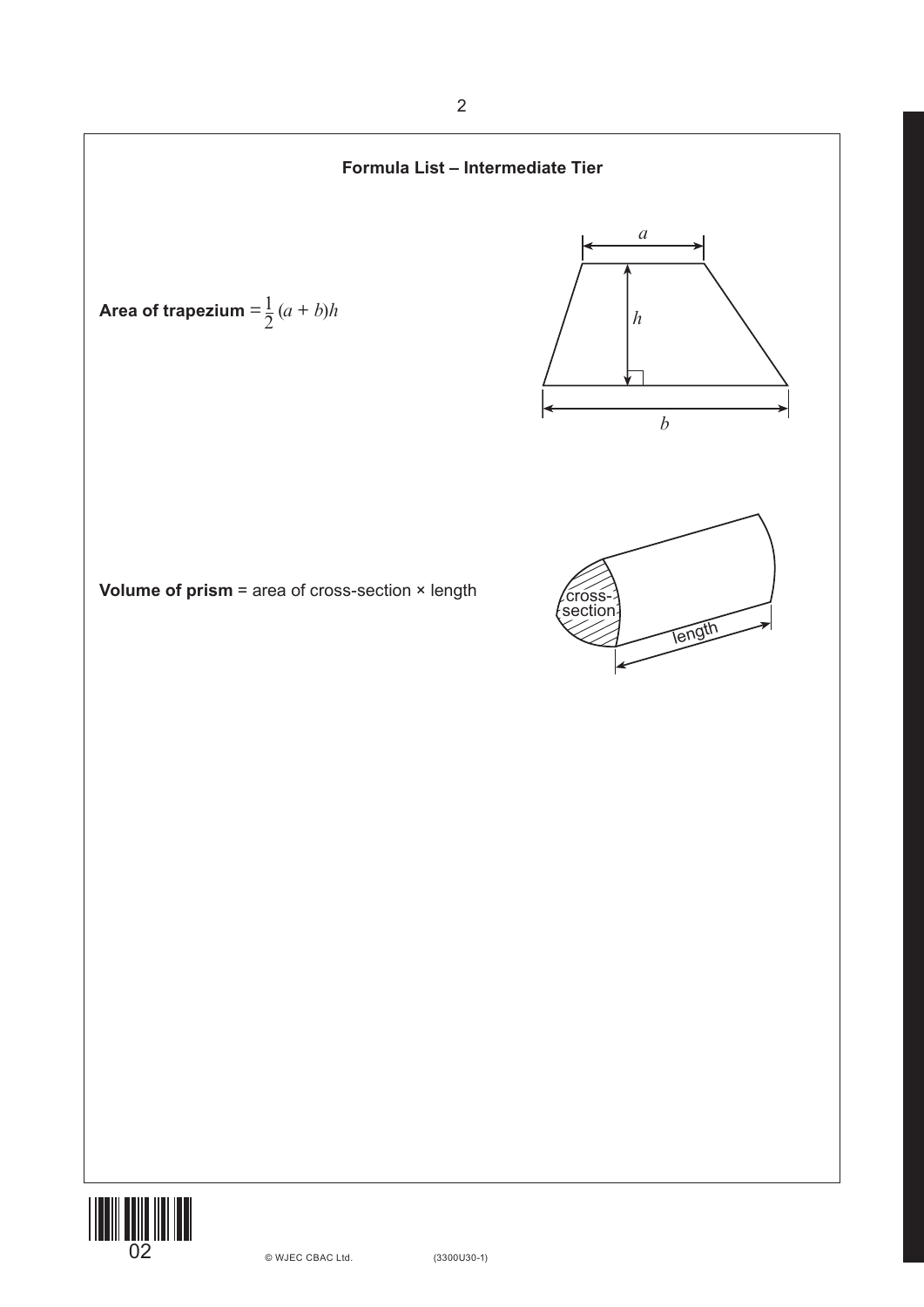Examiner only **1.** *(a)* What is the time 8 hours and 40 minutes after 11:38? [1] Time is **……......................................…….** *(b)* What is the time difference between 7:35 a.m. and 2:15 p.m. on the same day? Give your answer in hours and minutes. **Example 20** (1) **Contract 1** (1) **Contract 1** (1) Time difference is **……...............…….** hours and **……...............…….** minutes. *(c)* Evaluate the time difference between 7 minutes 15 seconds and 2 minutes 50 seconds. Give your answer in seconds. **Example 2** and  $\begin{bmatrix} 2 \end{bmatrix}$ Time difference is **……...............…….** seconds.

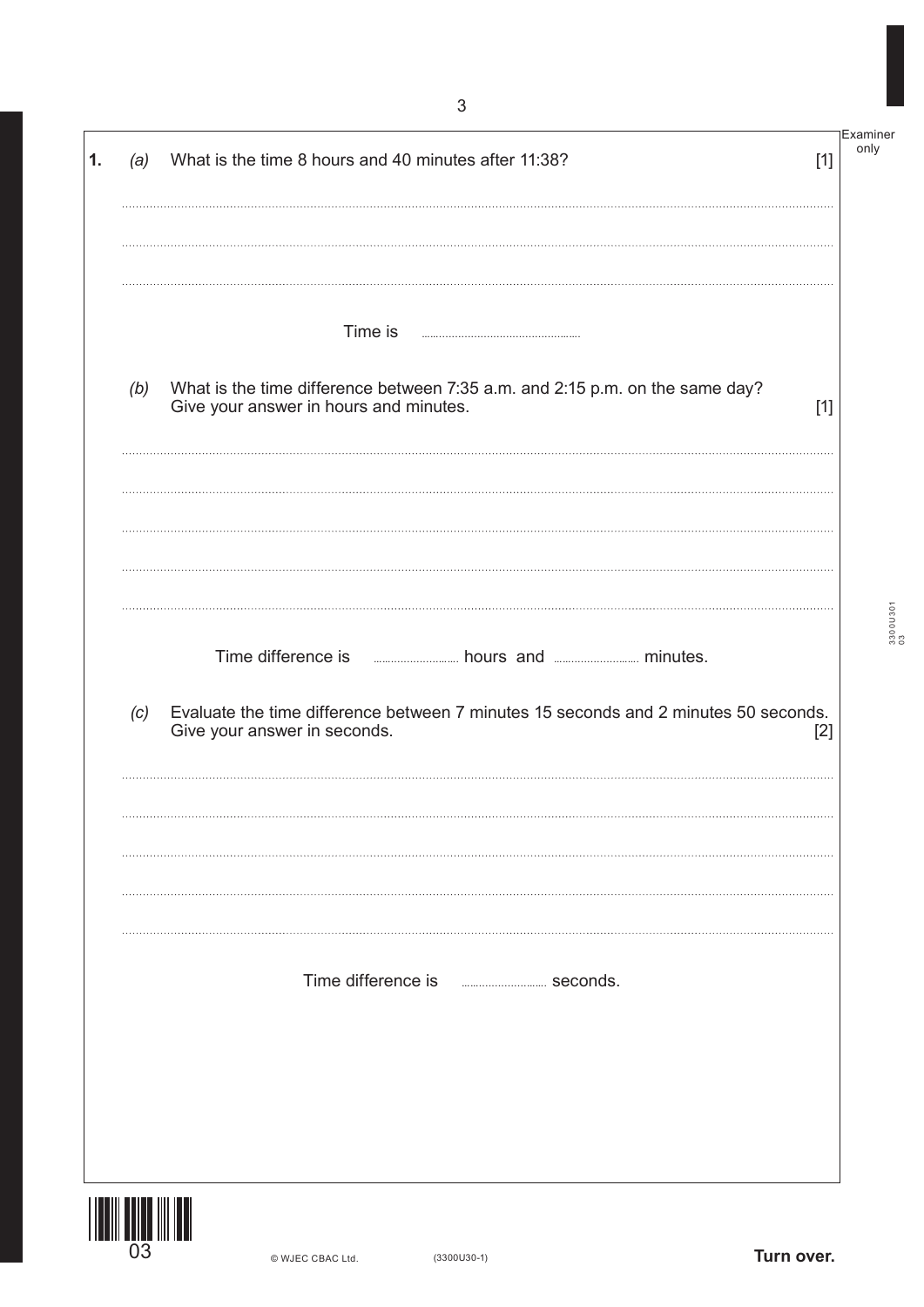

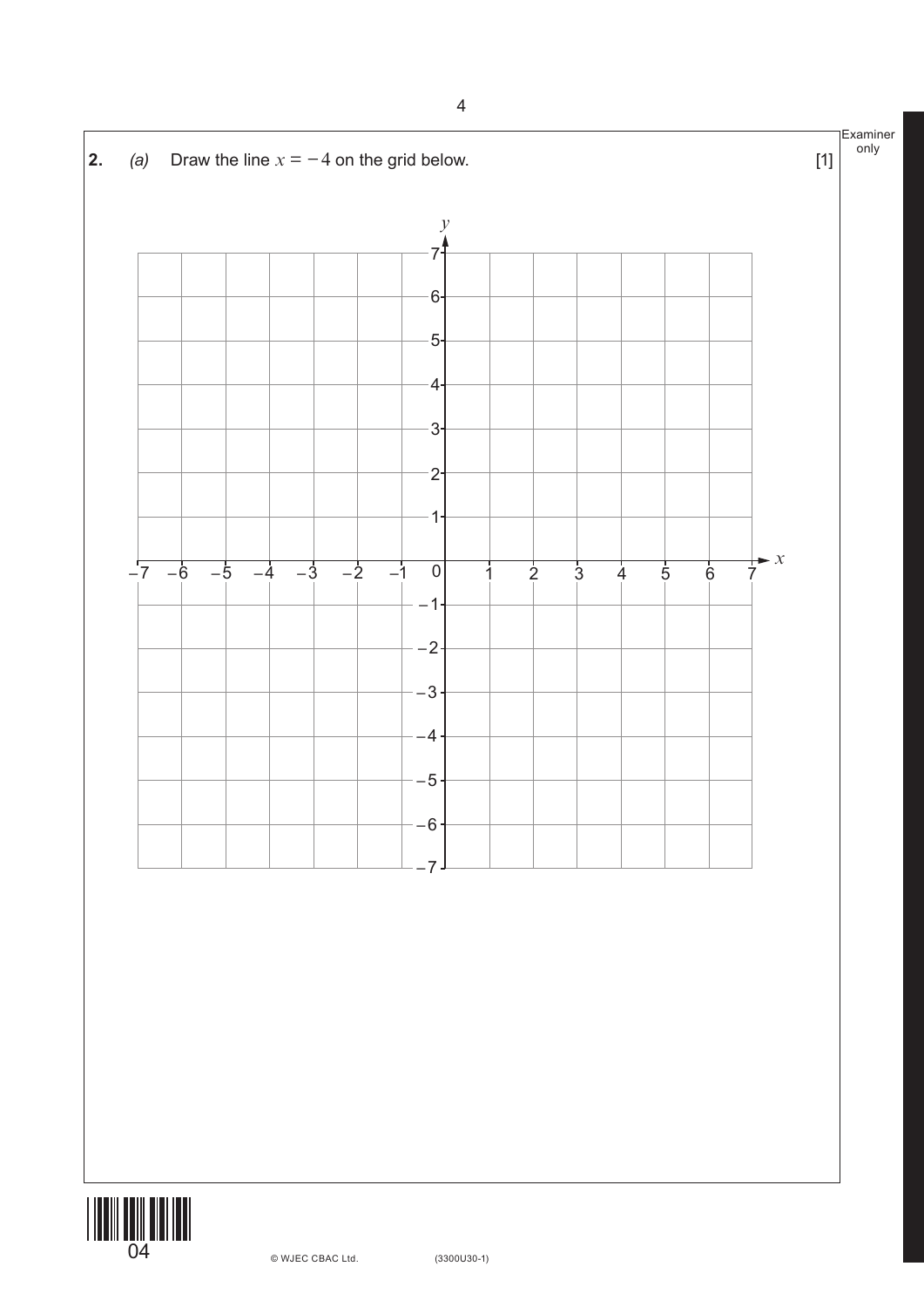

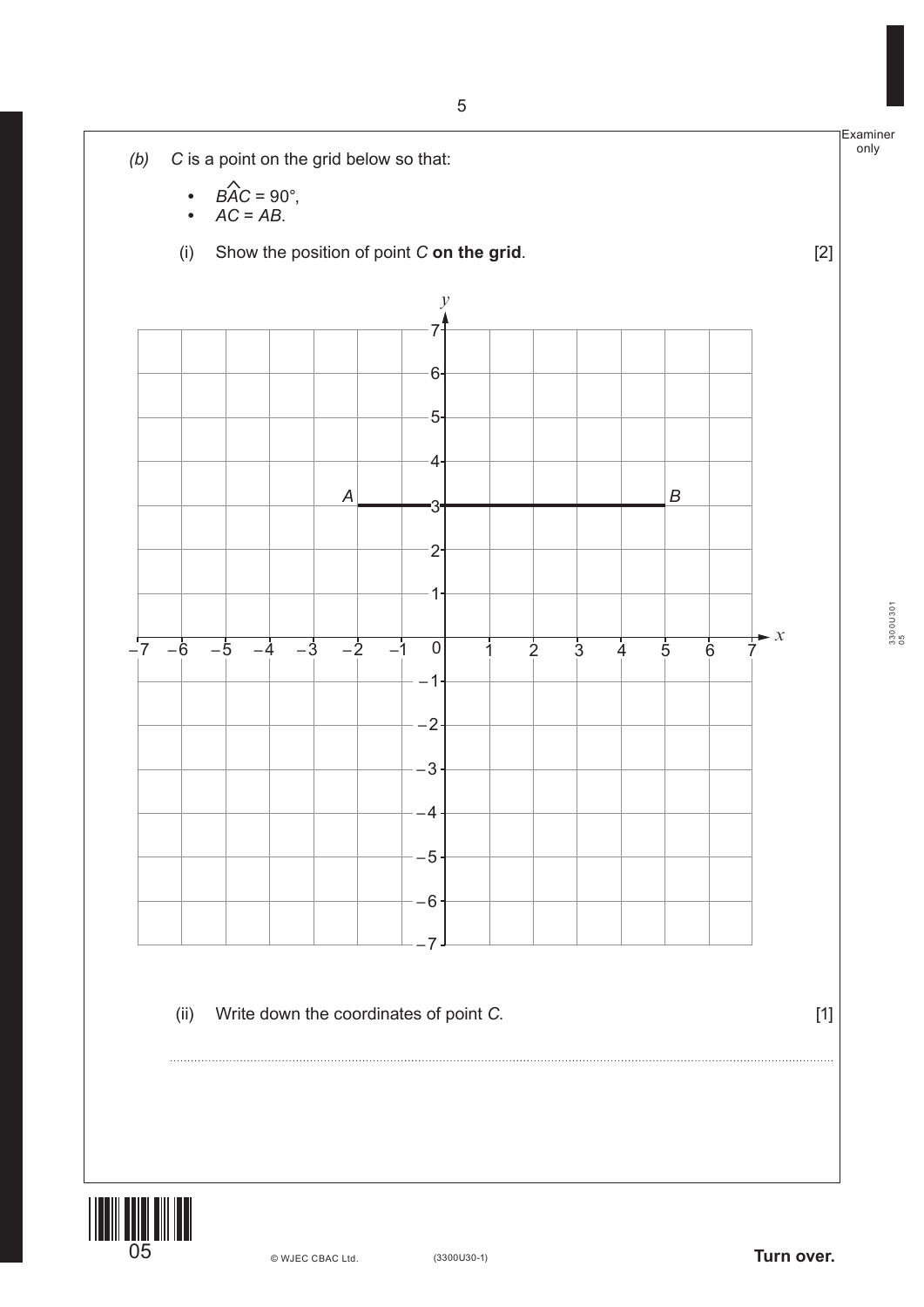| 3. | (a) | Calculate each of the following.                                 | Examiner<br>only |
|----|-----|------------------------------------------------------------------|------------------|
|    |     | (i) $3^3 \times 10^2$<br>                                        | $[2]$            |
|    |     | $0.4 \times 0.2$<br>(ii)                                         | $[1]$            |
|    |     | (iii)<br>$rac{4}{9} + \frac{5}{18}$                              | $[2]$            |
|    |     | $\cdots$                                                         |                  |
|    | (b) | Write down the value of 0.0493, correct to 1 significant figure. | $[1]$            |
|    |     |                                                                  |                  |
|    |     |                                                                  |                  |
|    |     |                                                                  |                  |
|    |     |                                                                  |                  |
|    |     |                                                                  |                  |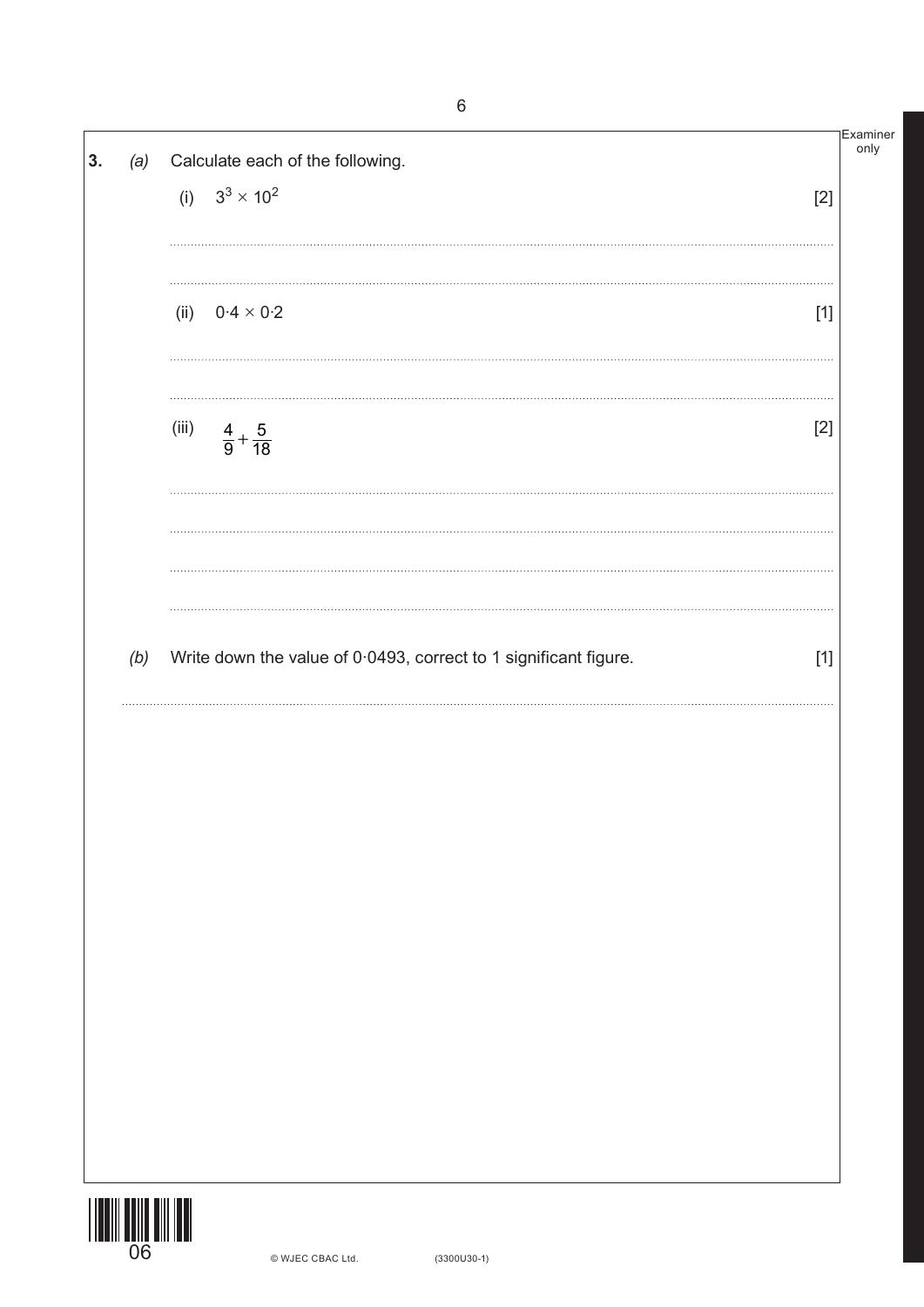**4.** 300 students were asked if they would like to change their school's dinner menu. The pie chart below shows how they answered.



7

Complete the table below to show the number of students who gave each answer. [3]

Examiner only

> 3300U301 3300U301<br>07

| Answer                | Yes | No | Not sure |
|-----------------------|-----|----|----------|
| Number of<br>students |     |    |          |

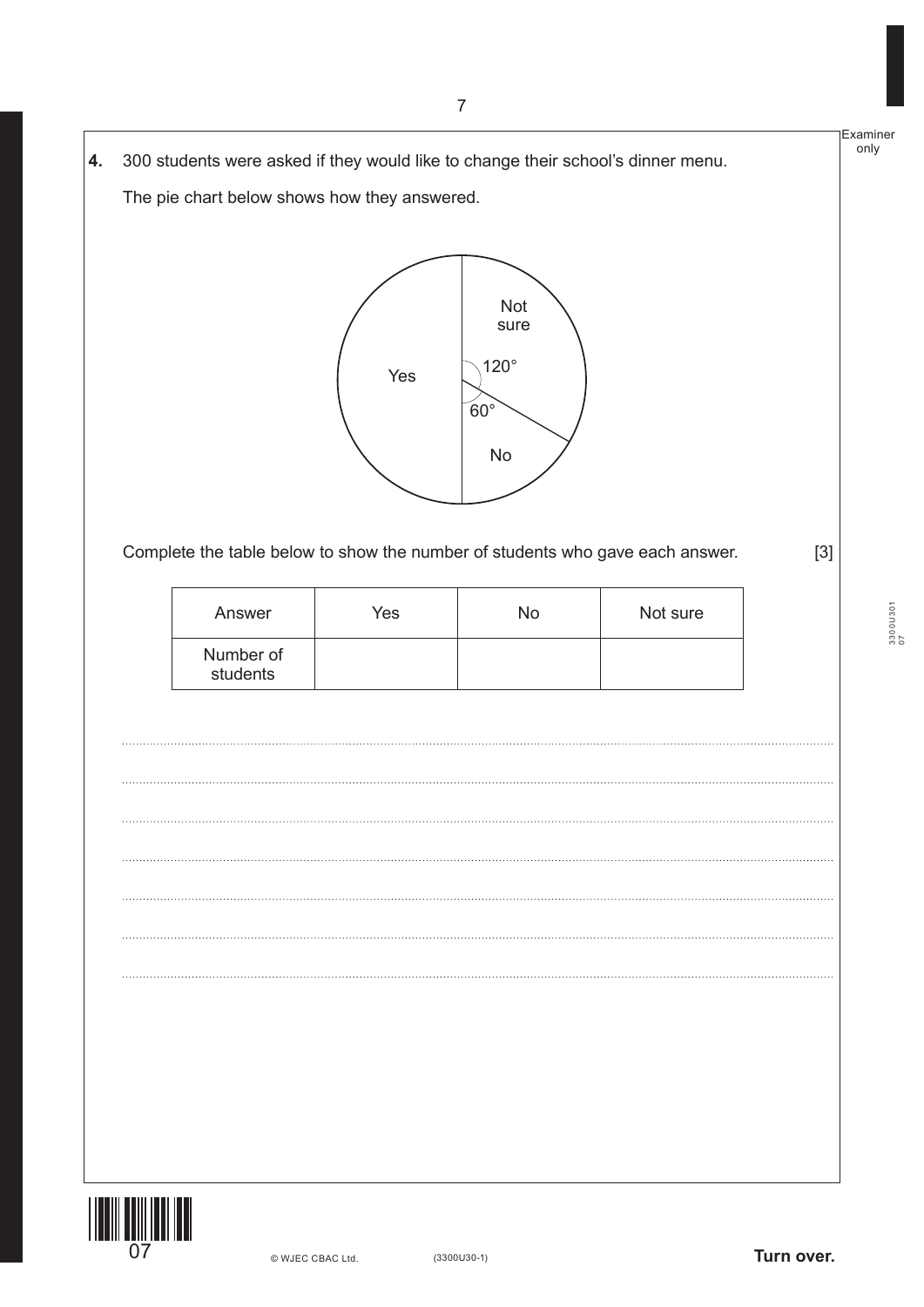

 $\overline{\text{08}}$   $\text{08}$   $\text{09}$   $\text{09}$   $\text{09}$   $\text{08}$   $\text{09}$   $\text{09}$   $\text{09}$   $\text{09}$   $\text{09}$   $\text{09}$   $\text{09}$   $\text{09}$   $\text{09}$   $\text{09}$   $\text{09}$   $\text{09}$   $\text{09}$   $\text{09}$   $\text{09}$   $\text{09}$   $\text{09}$   $\text{09}$   $\$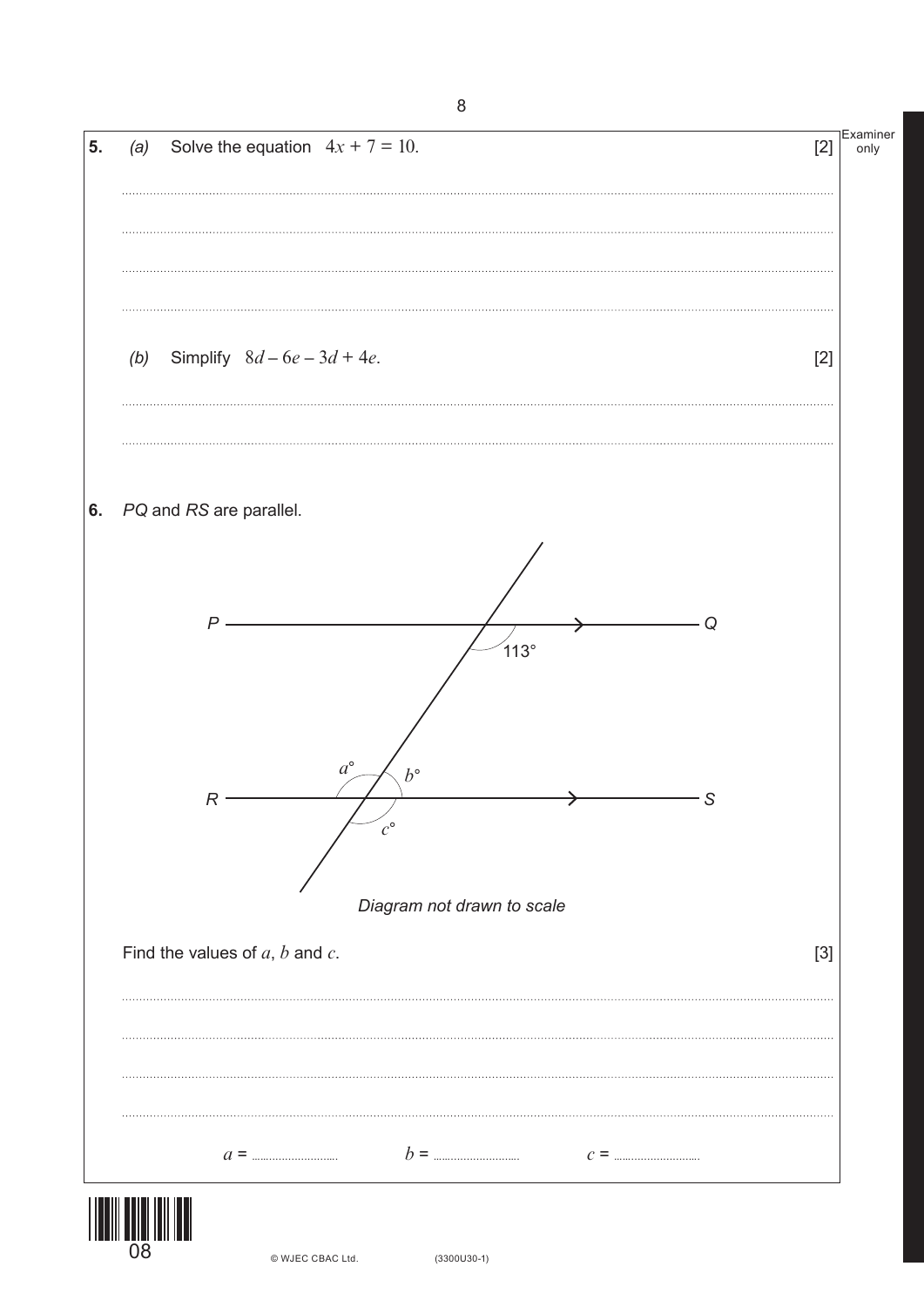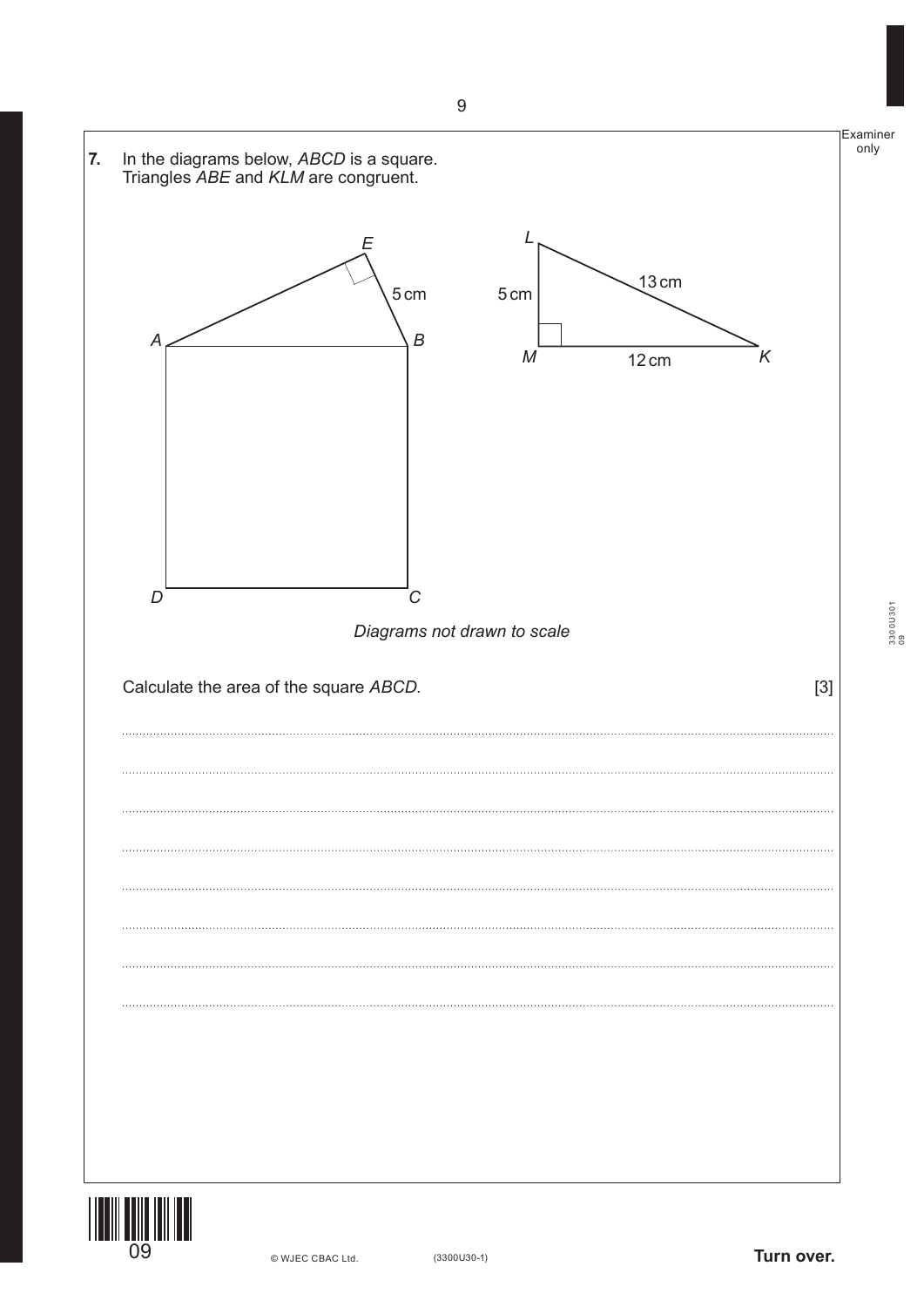only **8.** *In this question, you will be assessed on the quality of your organisation, communication and accuracy in writing.*

Examiner

80 cards are placed in a box. Each card shows a picture of one of four islands near the coast of Wales: Bardsey Island, Ramsey Island, Skomer Island or Puffin Island.

A card is chosen at random from the box.

The table below gives some of the probabilities that the chosen card shows a picture of a particular island.

| Island      | <b>Bardsey Island</b> | Ramsey Island | Skomer Island | <b>Puffin Island</b> |
|-------------|-----------------------|---------------|---------------|----------------------|
|             | (Ynys Enlli)          | (Ynys Dewi)   | (Ynys Sgomer) | (Ynys Seiriol)       |
| Probability | $0-4$                 | 0.15          | 0.25          |                      |

| How many of the 80 cards show a picture of Puffin Island?<br>You must show all your working. | $[4 + 2 OCW]$ |
|----------------------------------------------------------------------------------------------|---------------|
|                                                                                              |               |
|                                                                                              |               |
|                                                                                              |               |
|                                                                                              |               |
|                                                                                              |               |
|                                                                                              |               |
|                                                                                              |               |
|                                                                                              |               |
|                                                                                              |               |
|                                                                                              |               |
|                                                                                              |               |
|                                                                                              |               |
|                                                                                              |               |
|                                                                                              |               |

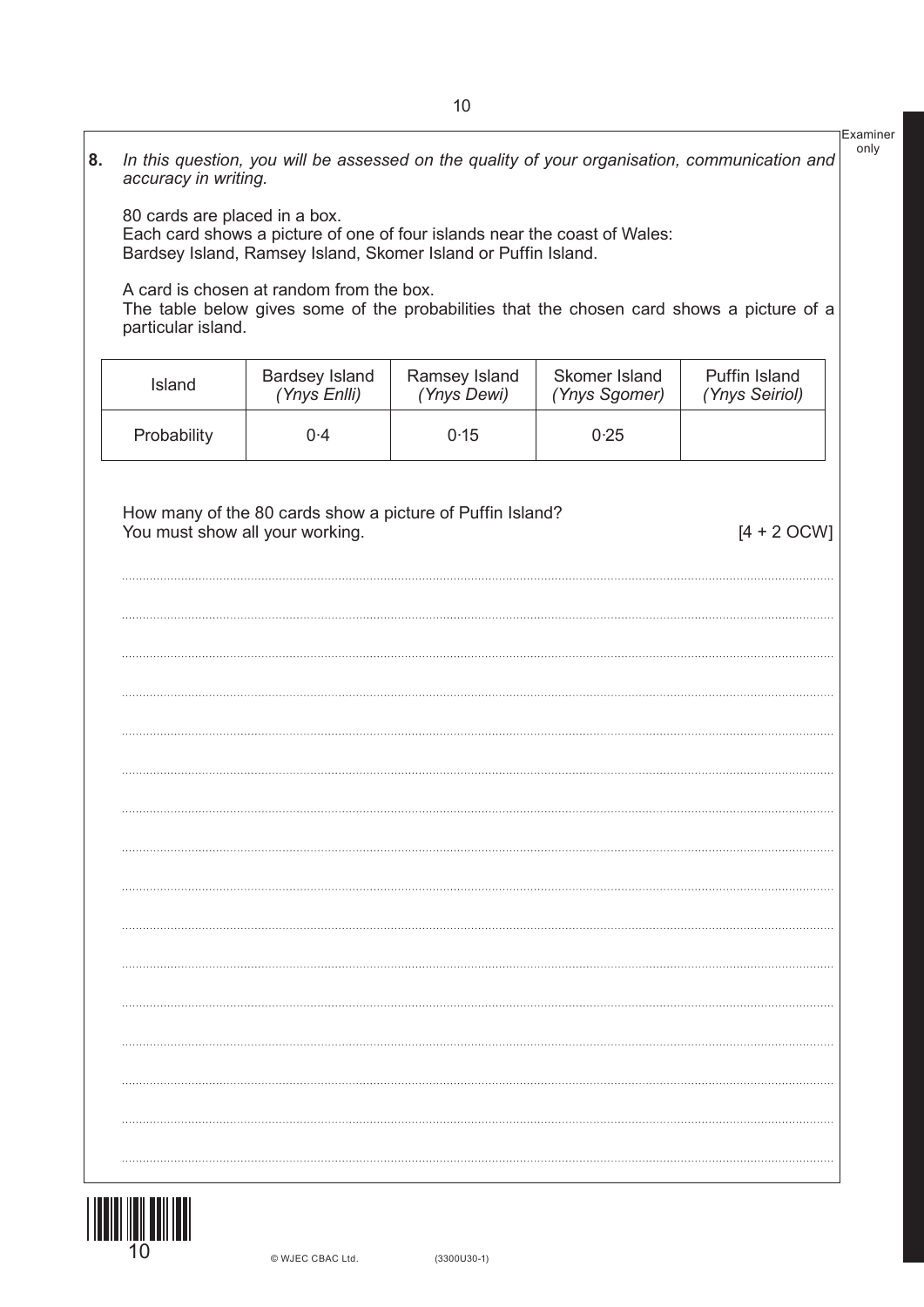

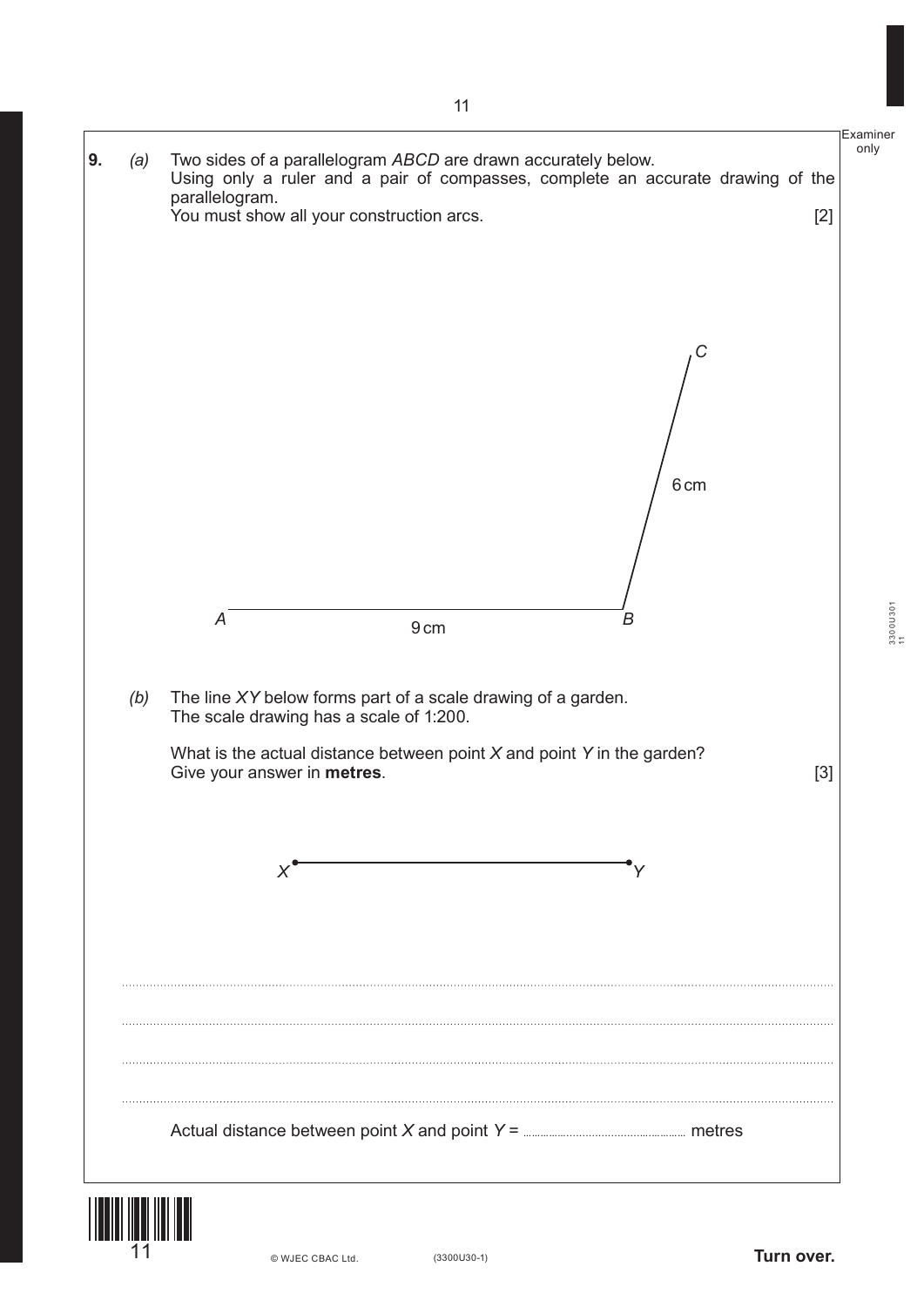| (a) | <b>10.</b> You are given that $543 \times 17 = 9231$ .<br>What is the value of $5.43 \times 1.7$ ? |              |       |       |      |       |
|-----|----------------------------------------------------------------------------------------------------|--------------|-------|-------|------|-------|
|     | Circle the correct answer.                                                                         |              |       |       |      | $[1]$ |
|     | 0.9231                                                                                             | 9.231        | 92.31 | 923.1 | 9231 |       |
|     | (b) What is the value of $\frac{9231}{54.3}$ ?                                                     |              |       |       |      |       |
|     | Circle the correct answer.                                                                         |              |       |       |      | $[1]$ |
|     | 0.17                                                                                               | 1.7          | 17    | 170   | 1700 |       |
|     | (c) What is the value of $\frac{9231}{543 \times 1.7}$ ?                                           |              |       |       |      |       |
|     | Circle the correct answer.                                                                         |              |       |       |      | $[1]$ |
|     | $0-1$                                                                                              | $\mathbf{1}$ | 10    | 100   | 1000 |       |
|     |                                                                                                    |              |       |       |      |       |
|     |                                                                                                    |              |       |       |      |       |
|     |                                                                                                    |              |       |       |      |       |
|     |                                                                                                    |              |       |       |      |       |
|     |                                                                                                    |              |       |       |      |       |
|     |                                                                                                    |              |       |       |      |       |
|     |                                                                                                    |              |       |       |      |       |
|     |                                                                                                    |              |       |       |      |       |
|     |                                                                                                    |              |       |       |      |       |
|     |                                                                                                    |              |       |       |      |       |
|     |                                                                                                    |              |       |       |      |       |
|     |                                                                                                    |              |       |       |      |       |
|     |                                                                                                    |              |       |       |      |       |
|     |                                                                                                    |              |       |       |      |       |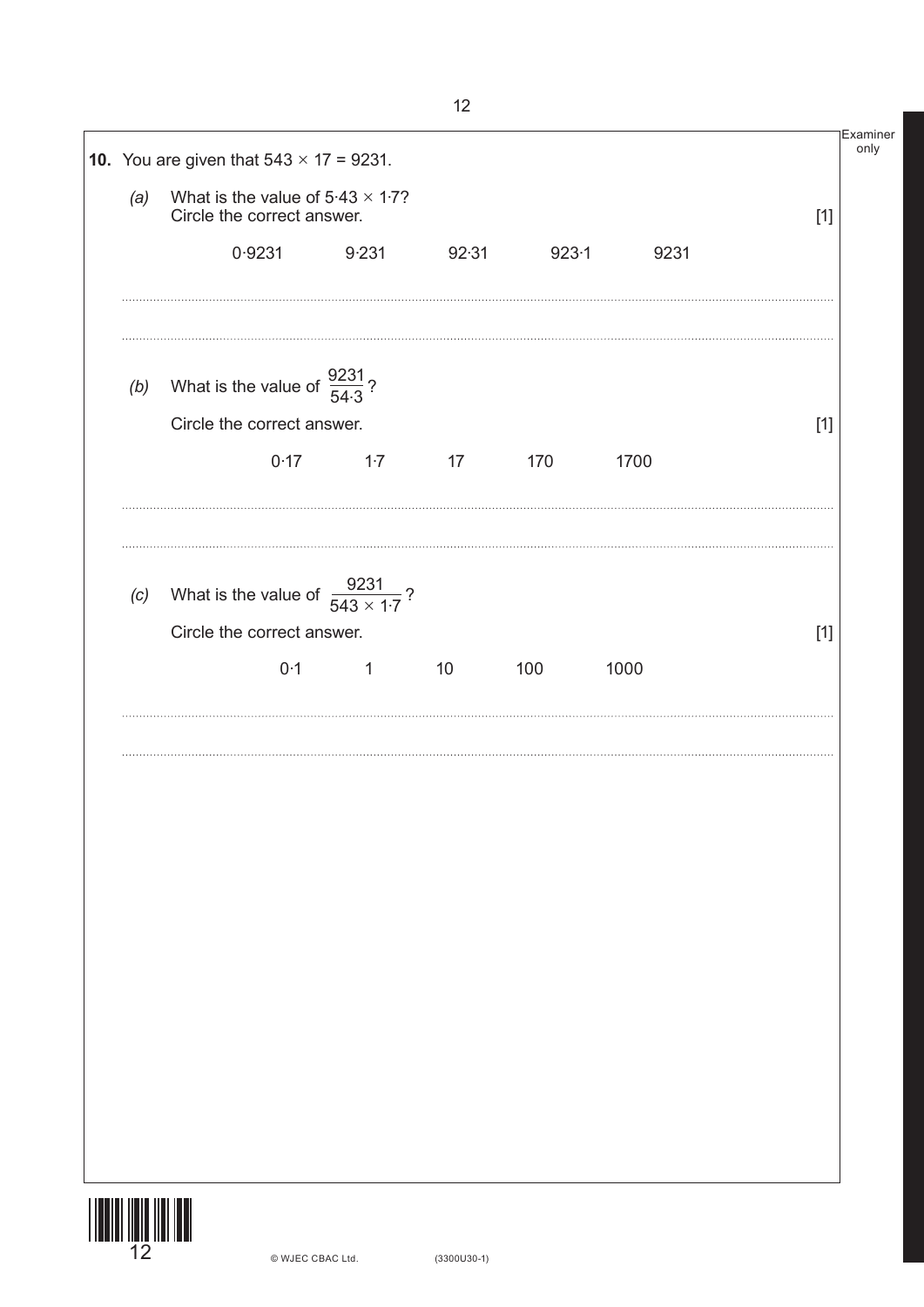Examiner only **11.** *(a)* Write an expression for the *n*th term of the following sequence. [2] 2 7 12 17 **…............…** *n*th term = **…................................................…** *(b)* The first four diagrams in a sequence are shown below. Diagram 1 Diagram 2 Diagram 3 Diagram 4Complete the following subtraction. [1] Number of circles in Number of circles in Diagram  $16$  = Diagram 17 *(c)* The first three diagrams in another sequence are shown below. Diagram 1 Diagram 2 Diagram 3 Give an expression, in terms of *n*, for the number of dots ( ● ) in Diagram *n*. You must simplify your expression. [2] 

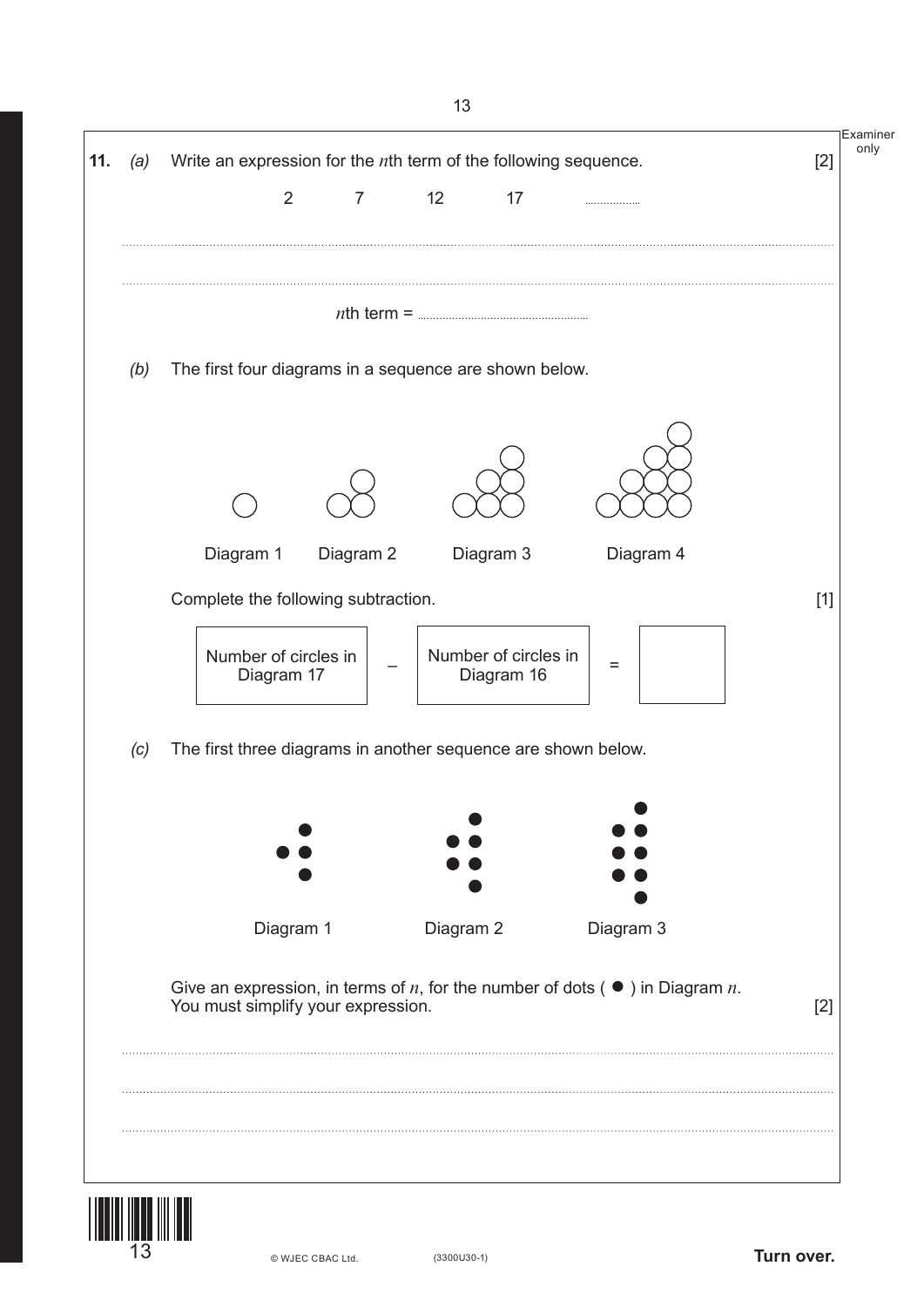

**14**  $\circ$  WJEC CBAC Ltd. (3300U30-1)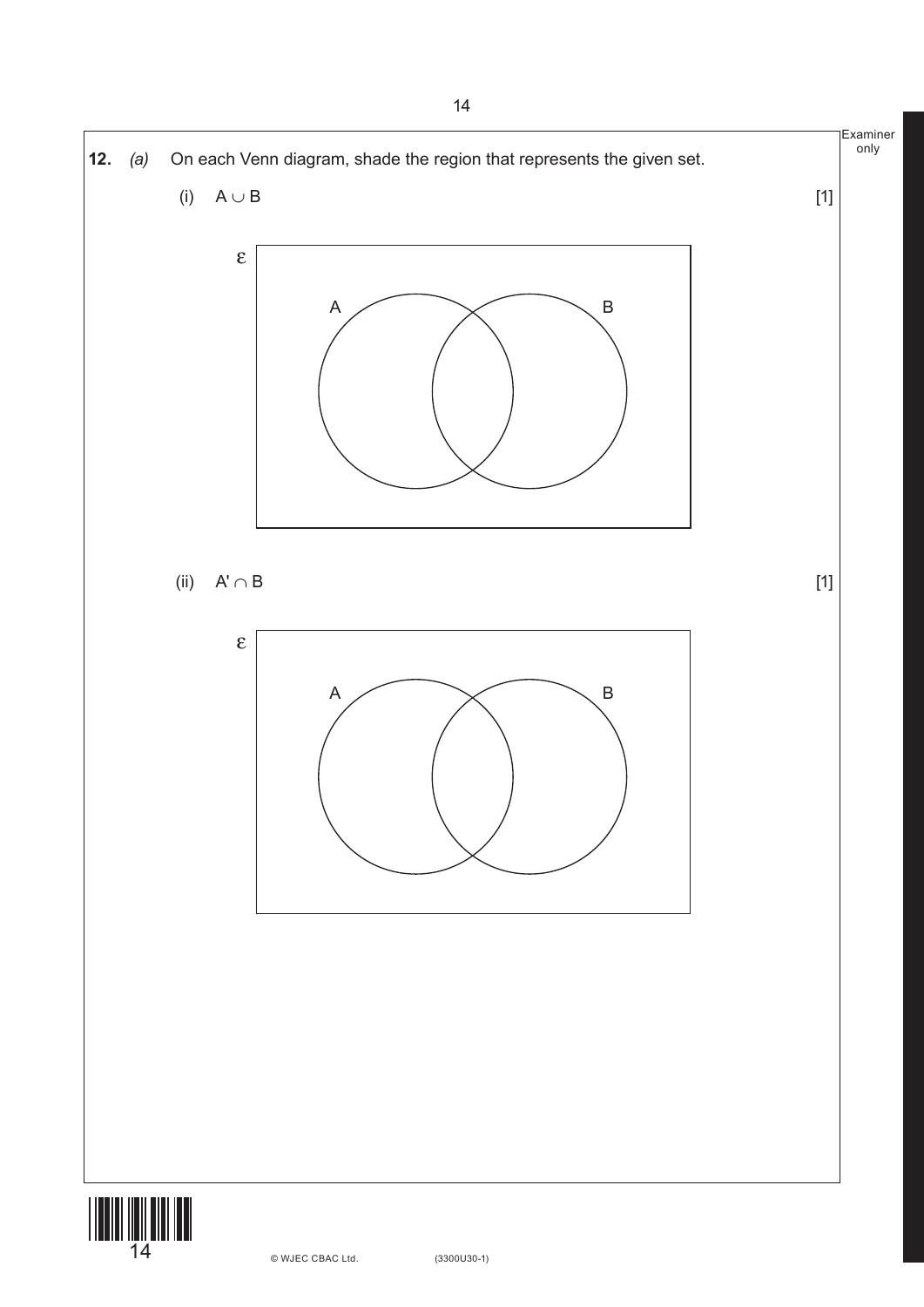

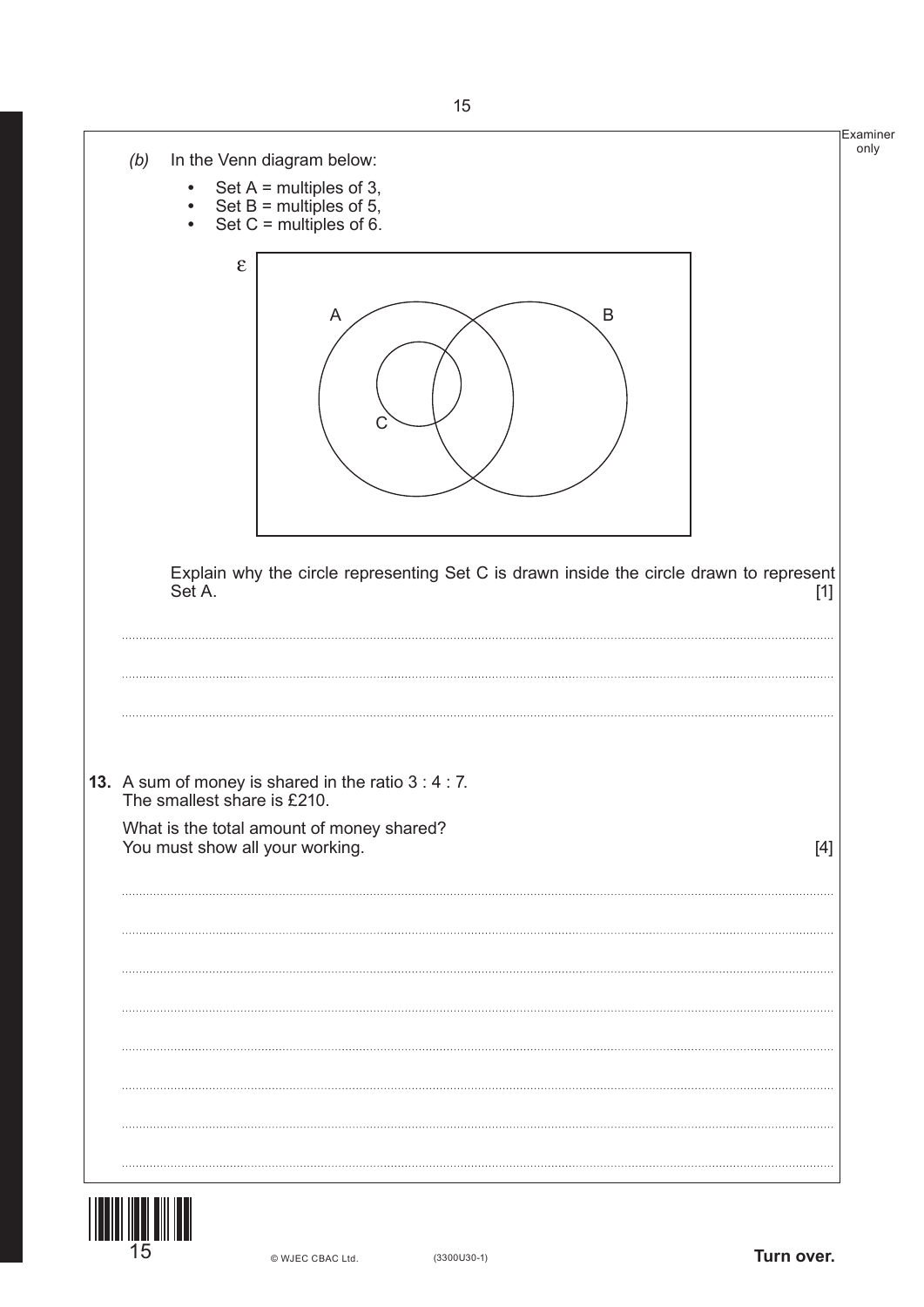| $\boldsymbol{\mathcal{X}}$ | $-2$ | $-1$           | $\mathbf 0$                               | $\mathbf{1}$ | 2 | 3                                                                                                                                                                                                                                                                                                                                     | 4    | 5              |
|----------------------------|------|----------------|-------------------------------------------|--------------|---|---------------------------------------------------------------------------------------------------------------------------------------------------------------------------------------------------------------------------------------------------------------------------------------------------------------------------------------|------|----------------|
| $y = x^2 - 4x - 3$         |      | $\overline{2}$ | $-3$                                      | $-6$         |   | $-6$                                                                                                                                                                                                                                                                                                                                  | $-3$ | $\overline{2}$ |
| (a)                        |      |                |                                           |              |   | Complete the table by finding the value of y for $x = -2$ and the value of y for $x = 2$ .                                                                                                                                                                                                                                            |      | $[2]$          |
|                            |      |                |                                           |              |   |                                                                                                                                                                                                                                                                                                                                       |      |                |
|                            |      |                |                                           |              |   |                                                                                                                                                                                                                                                                                                                                       |      |                |
|                            |      |                |                                           |              |   |                                                                                                                                                                                                                                                                                                                                       |      |                |
| (b)<br>$-2$ to 5.          |      |                |                                           |              |   | On the graph paper opposite, draw the graph of $y = x^2 - 4x - 3$ for values of x from                                                                                                                                                                                                                                                |      | $[2]$          |
| (c)                        |      |                | Draw the line $y = 1$ on the graph paper. |              |   | Write down the values of x where the line $y = 1$ cuts the curve $y = x^2 - 4x - 3$ .                                                                                                                                                                                                                                                 |      | $[2]$          |
|                            |      |                |                                           |              |   | Values of $x$ are $\qquad \qquad$ $\qquad$ $\qquad$ $\qquad$ $\qquad$ $\qquad$ $\qquad$ $\qquad$ $\qquad$ $\qquad$ $\qquad$ $\qquad$ $\qquad$ $\qquad$ $\qquad$ $\qquad$ $\qquad$ $\qquad$ $\qquad$ $\qquad$ $\qquad$ $\qquad$ $\qquad$ $\qquad$ $\qquad$ $\qquad$ $\qquad$ $\qquad$ $\qquad$ $\qquad$ $\qquad$ $\qquad$ $\qquad$ $\$ |      |                |
|                            |      |                |                                           |              |   |                                                                                                                                                                                                                                                                                                                                       |      |                |
|                            |      |                |                                           |              |   |                                                                                                                                                                                                                                                                                                                                       |      |                |
|                            |      |                |                                           |              |   |                                                                                                                                                                                                                                                                                                                                       |      |                |
|                            |      |                |                                           |              |   |                                                                                                                                                                                                                                                                                                                                       |      |                |
|                            |      |                |                                           |              |   |                                                                                                                                                                                                                                                                                                                                       |      |                |

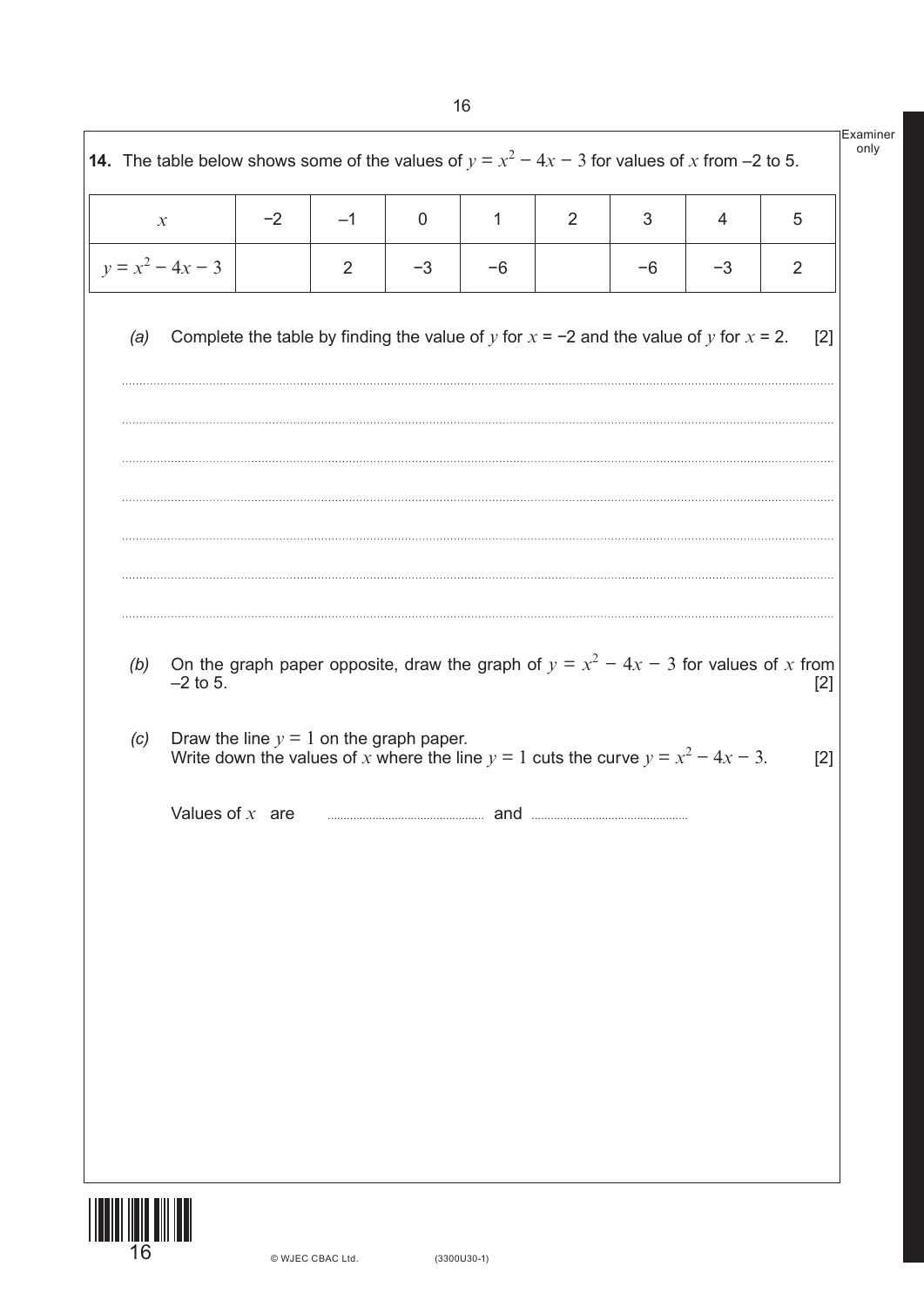

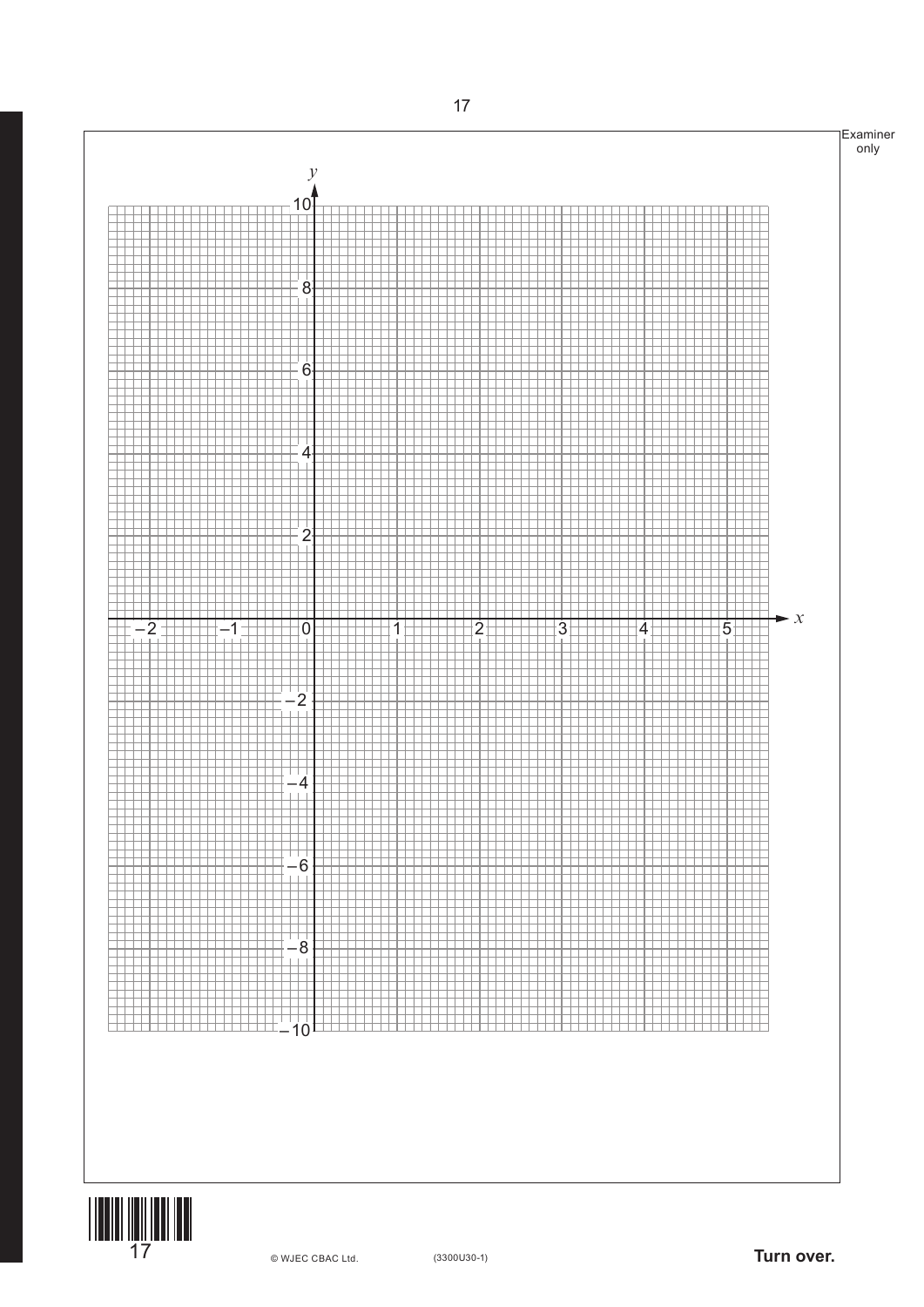| $\bullet$<br>$\bullet$<br>$\bullet$ | their mean is 8,<br>their range is $8$ ,<br>their median is $8$ . |  |  |  |       |
|-------------------------------------|-------------------------------------------------------------------|--|--|--|-------|
|                                     | Write your four numbers in the boxes below.                       |  |  |  | $[3]$ |
|                                     |                                                                   |  |  |  |       |
|                                     |                                                                   |  |  |  |       |
|                                     |                                                                   |  |  |  |       |
|                                     |                                                                   |  |  |  |       |
|                                     |                                                                   |  |  |  |       |
|                                     |                                                                   |  |  |  |       |
|                                     |                                                                   |  |  |  |       |
|                                     |                                                                   |  |  |  |       |
|                                     |                                                                   |  |  |  |       |
|                                     |                                                                   |  |  |  |       |
|                                     |                                                                   |  |  |  |       |
|                                     | The four numbers are                                              |  |  |  |       |
|                                     |                                                                   |  |  |  |       |
|                                     |                                                                   |  |  |  |       |
|                                     |                                                                   |  |  |  |       |
|                                     |                                                                   |  |  |  |       |
|                                     |                                                                   |  |  |  |       |
|                                     |                                                                   |  |  |  |       |
|                                     |                                                                   |  |  |  |       |
|                                     |                                                                   |  |  |  |       |

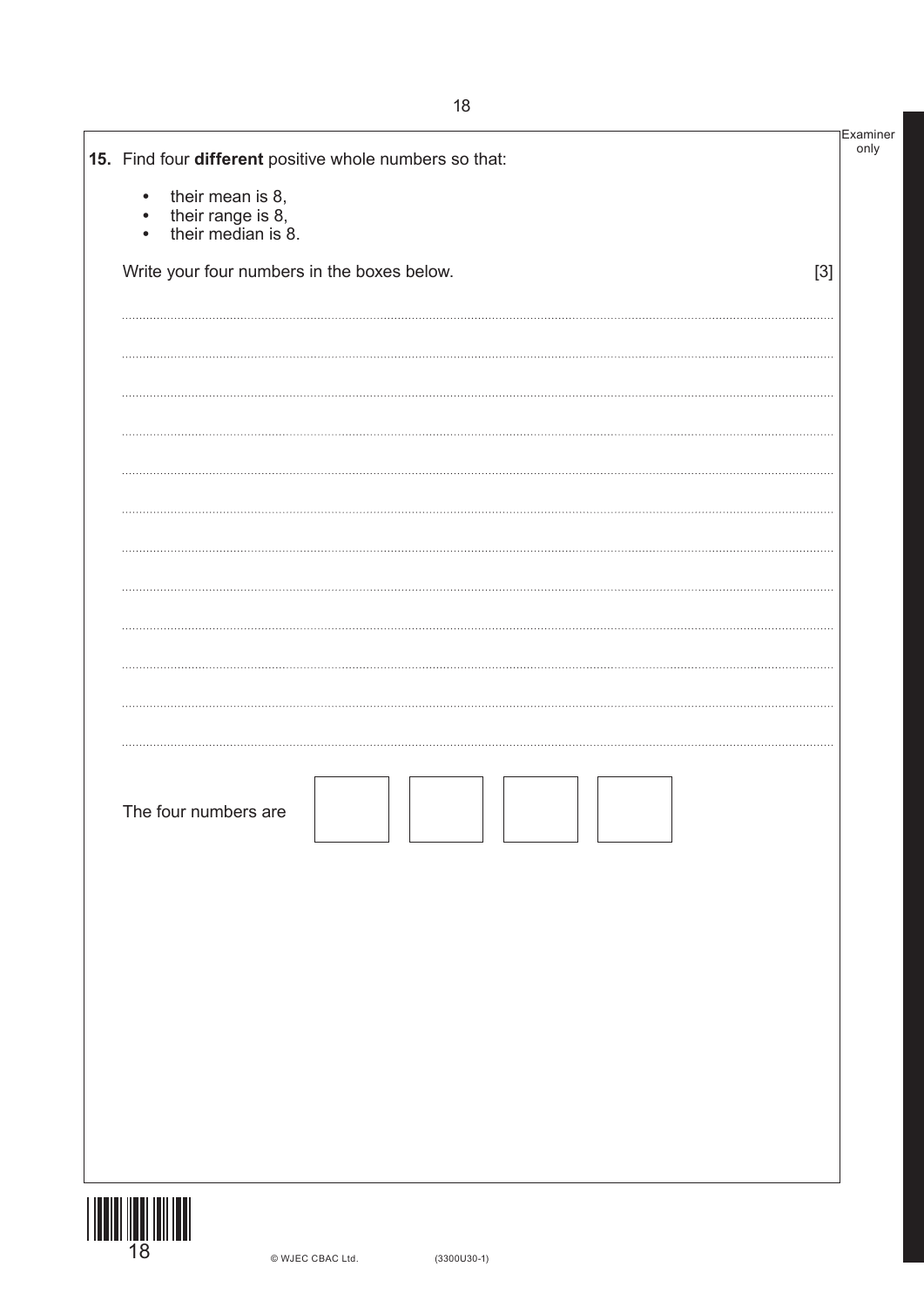Examiner only **16.** *(a)* Factorise  $x^2 - 7x + 12$ , and hence solve  $x^2 - 7x + 12 = 0$ . [3] *(b)* Expand and simplify  $(5x - 2)^2$ . [2]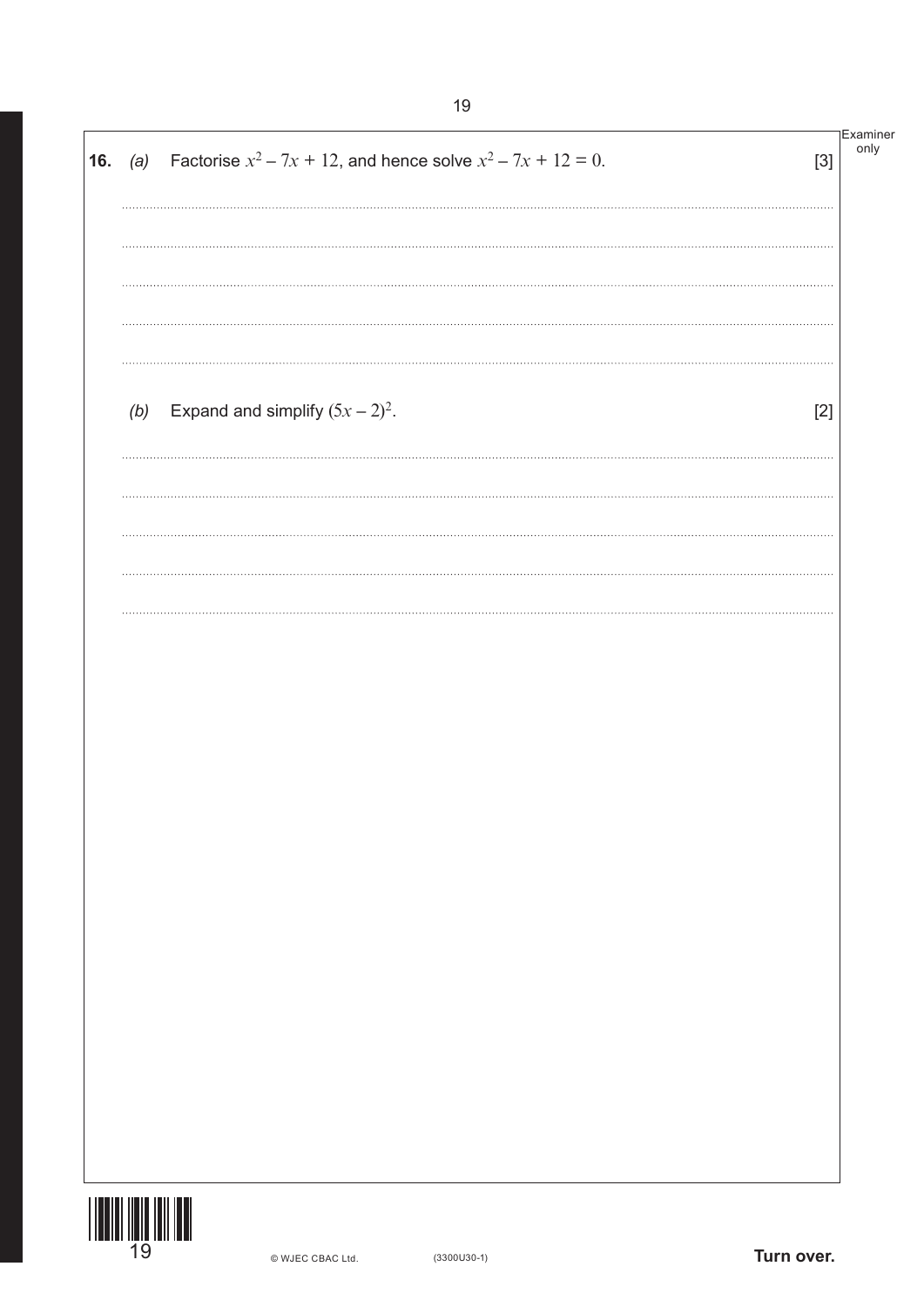|                                     | 17. Alice works for an engineering company.                                                                                                                                                       |       |
|-------------------------------------|---------------------------------------------------------------------------------------------------------------------------------------------------------------------------------------------------|-------|
|                                     | A working day is chosen at random.<br>From keeping a record over the last year, Alice knows that, for this working day,                                                                           |       |
| $\bullet$<br>$\bullet$<br>$\bullet$ | the probability that she travels to work by car is $0.7$ ,<br>the probability that she arrives at work before 8:00 a.m. is 0.4,<br>her time of arrival is independent of how she travels to work. |       |
| (a)                                 | Using the above information, draw and fully label a complete tree diagram.<br>You must include all probabilities.                                                                                 | $[4]$ |
|                                     |                                                                                                                                                                                                   |       |
|                                     |                                                                                                                                                                                                   |       |
|                                     |                                                                                                                                                                                                   |       |
|                                     |                                                                                                                                                                                                   |       |
|                                     |                                                                                                                                                                                                   |       |
|                                     |                                                                                                                                                                                                   |       |
|                                     |                                                                                                                                                                                                   |       |
| (b)                                 | What is the probability that, on the randomly-chosen working day, Alice travels to work by<br>car and arrives before 8:00 a.m.?                                                                   | [2]   |
|                                     |                                                                                                                                                                                                   |       |
|                                     |                                                                                                                                                                                                   |       |
|                                     |                                                                                                                                                                                                   |       |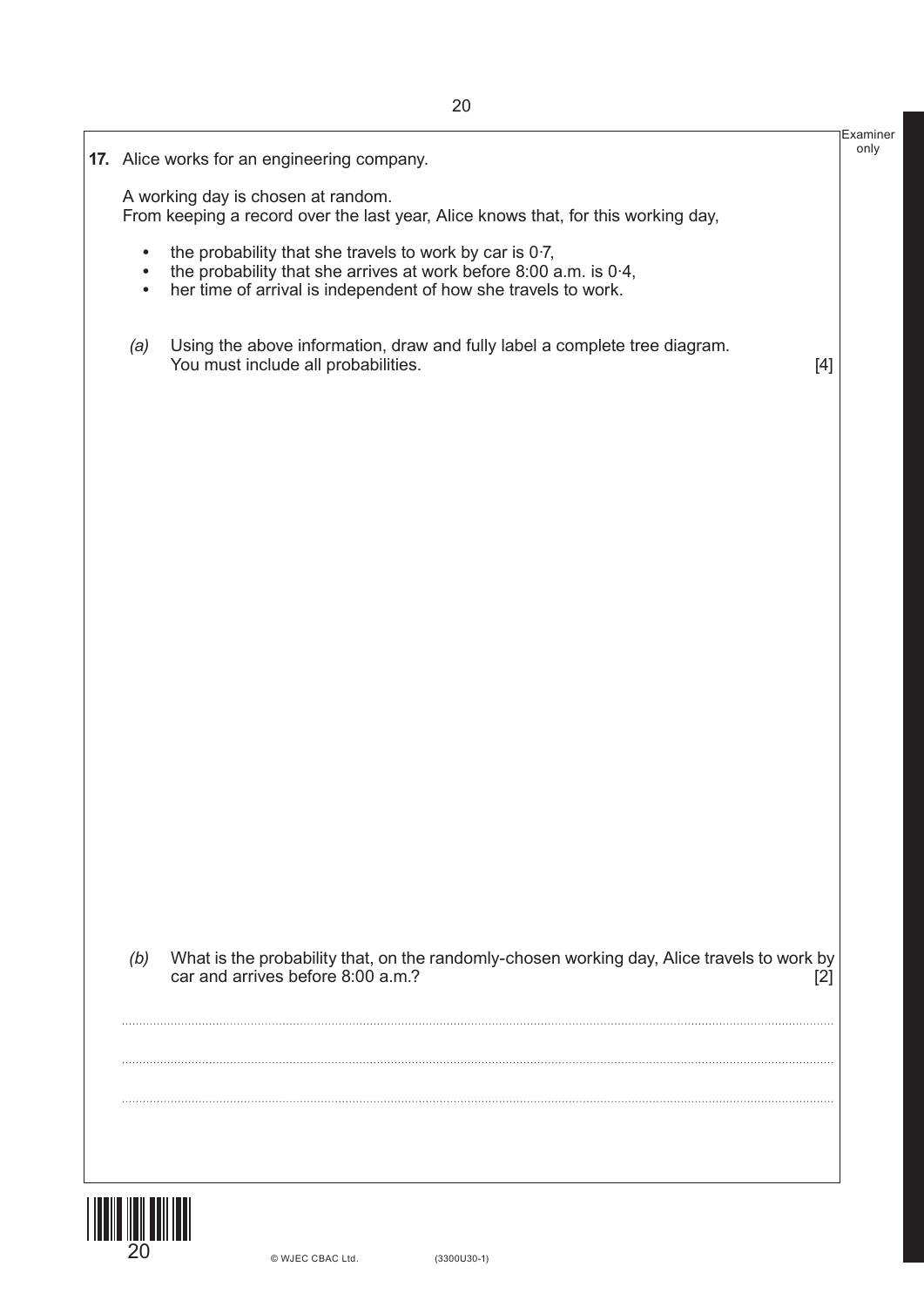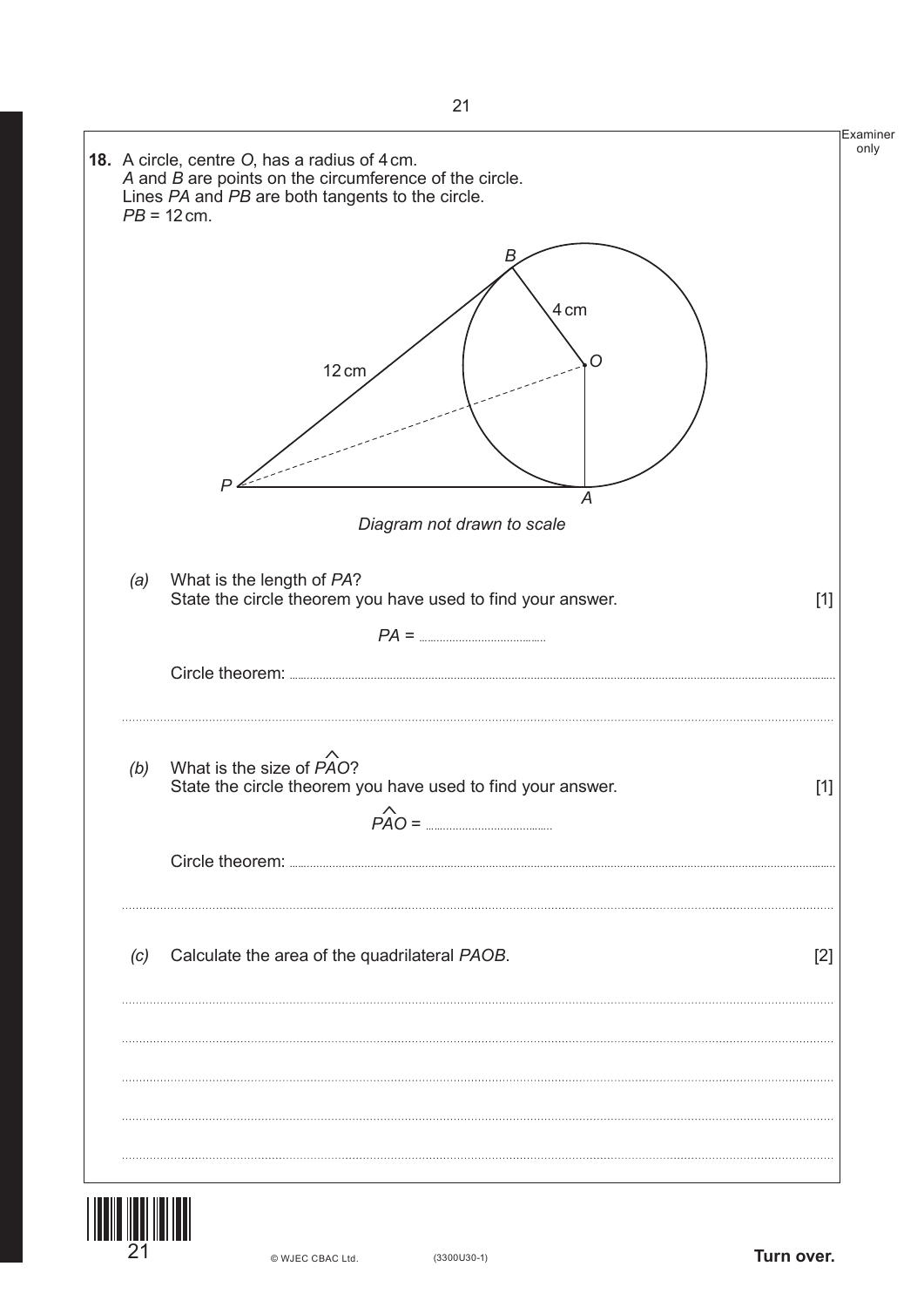

22 © WJEC CBAC Ltd. (3300U30-1)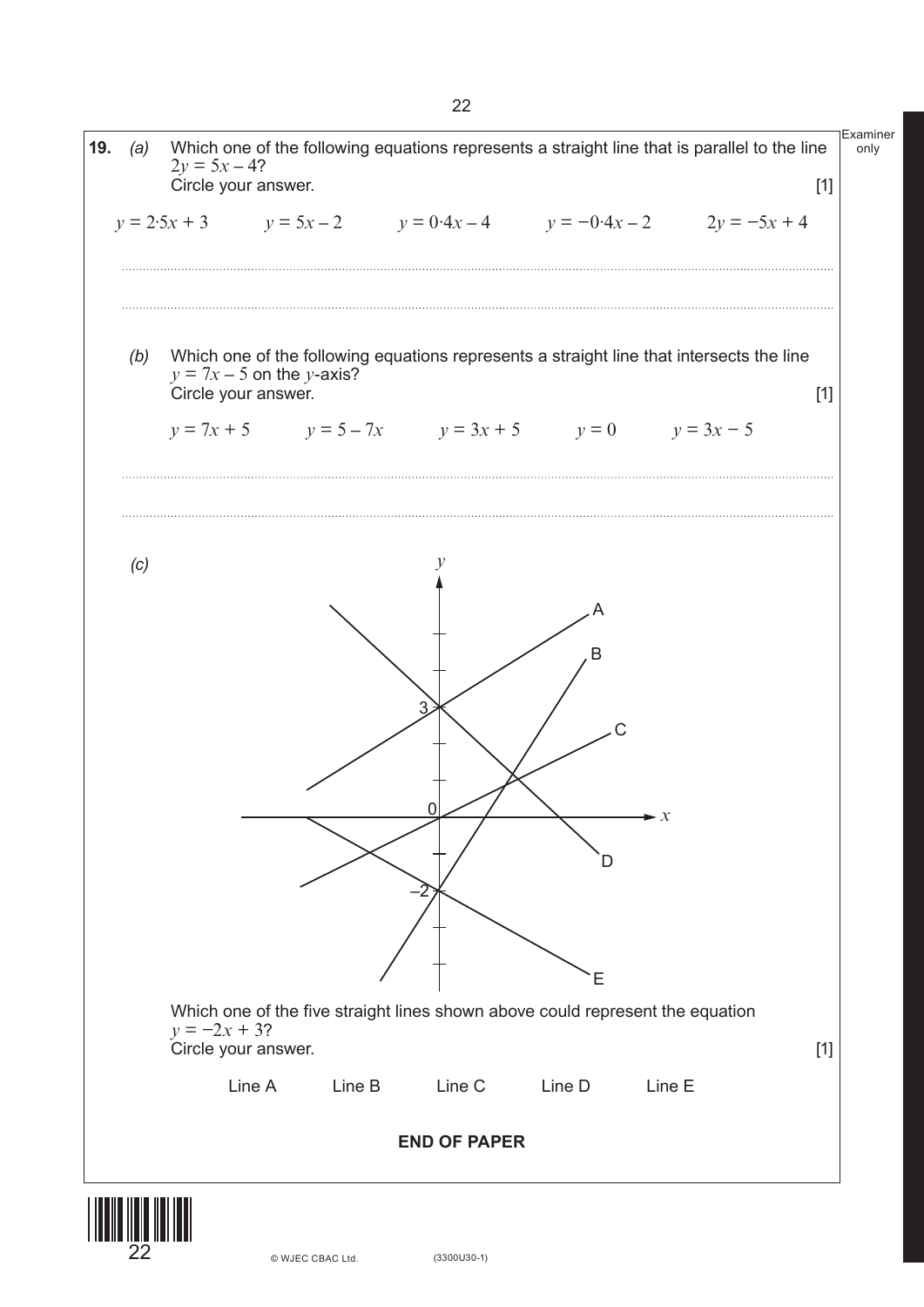| Question<br>number | Additional page, if required.<br>Write the question number(s) in the left-hand margin. | Examiner<br>only |
|--------------------|----------------------------------------------------------------------------------------|------------------|
|                    |                                                                                        |                  |
|                    |                                                                                        |                  |
|                    |                                                                                        |                  |
|                    |                                                                                        |                  |
|                    |                                                                                        |                  |
|                    |                                                                                        |                  |
|                    |                                                                                        |                  |
|                    |                                                                                        |                  |
|                    |                                                                                        |                  |
|                    |                                                                                        |                  |
|                    |                                                                                        |                  |
|                    |                                                                                        |                  |
|                    |                                                                                        |                  |
|                    |                                                                                        |                  |
|                    |                                                                                        |                  |
|                    |                                                                                        |                  |
|                    |                                                                                        |                  |
|                    |                                                                                        |                  |
|                    |                                                                                        |                  |
|                    |                                                                                        |                  |
|                    |                                                                                        |                  |
|                    |                                                                                        |                  |
|                    |                                                                                        |                  |
|                    |                                                                                        |                  |
|                    |                                                                                        |                  |
|                    |                                                                                        |                  |